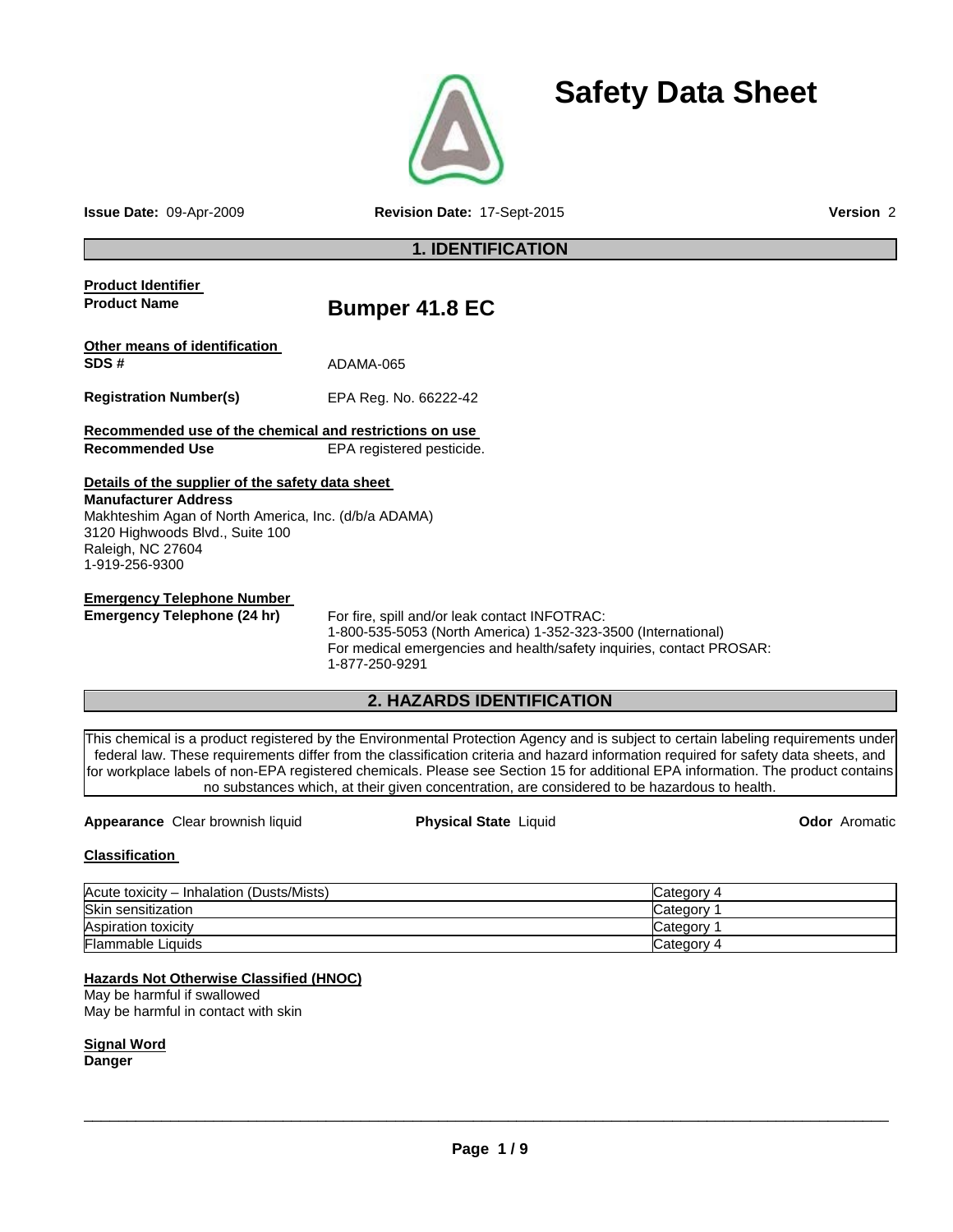## **Hazard Statements**

Harmful if inhaled May cause an allergic skin reaction May be fatal if swallowed and enters airways Combustible liquid



#### **Precautionary Statements - Prevention**

Avoid breathing dust/fume/gas/mist/vapors/spray Use only outdoors or in a well-ventilated area Contaminated work clothing must not be allowed out of the workplace Keep away from heat/sparks/open flames/hot surfaces. — No smoking Wear protective gloves/protective clothing/eye protection/face protection

#### **Precautionary Statements - Response**

IF INHALED: Remove person to fresh air and keep comfortable for breathing Call a poison center/doctor if you feel unwell IF ON SKIN: Wash with plenty of soap and water If skin irritation or rash occurs: Get medical advice/attention Wash contaminated clothing before reuse IF SWALLOWED: Immediately call a POISON CENTER or doctor/physician Do not induce vomiting IN CASE OF FIRE: Use CO2, dry chemical, or foam for extinction

#### **Precautionary Statements - Storage**

Store locked up Store in a well-ventilated place. Keep cool

#### **Precautionary Statements - Disposal**

Dispose of contents/container to an approved waste disposal plant

#### **Other Hazards**

Very toxic to aquatic life with long lasting effects

#### **Unknown Acute Toxicity**

15% of the mixture consists of ingredient(s) of unknown toxicity

# **3. COMPOSITION/INFORMATION ON INGREDIENTS**

\_\_\_\_\_\_\_\_\_\_\_\_\_\_\_\_\_\_\_\_\_\_\_\_\_\_\_\_\_\_\_\_\_\_\_\_\_\_\_\_\_\_\_\_\_\_\_\_\_\_\_\_\_\_\_\_\_\_\_\_\_\_\_\_\_\_\_\_\_\_\_\_\_\_\_\_\_\_\_\_\_\_\_\_\_\_\_\_\_\_\_\_\_

| <b>Chemical Name</b>                               | <b>CAS No</b> | Weiaht-% |
|----------------------------------------------------|---------------|----------|
| Propiconazole [1-[2-(2,4-Dichlorophenyl)-4-propyl- | 60207-90-1    | 41.8     |
| 1,3-dioxolan-2-yl]-methyl-1H-1,2,4,-triazole]      |               |          |
| Proprietary Solvent                                | Proprietary   | <30      |

\*\*If Chemical Name/CAS No is "proprietary" and/or Weight-% is listed as a range, the specific chemical identity and/or percentage of composition has been withheld as a trade secret.\*\*

# **4. FIRST-AID MEASURES**

#### **First Aid Measures**

**General Advice** When possible, have the product container or label with you when calling a poison control center or doctor or going for treatment.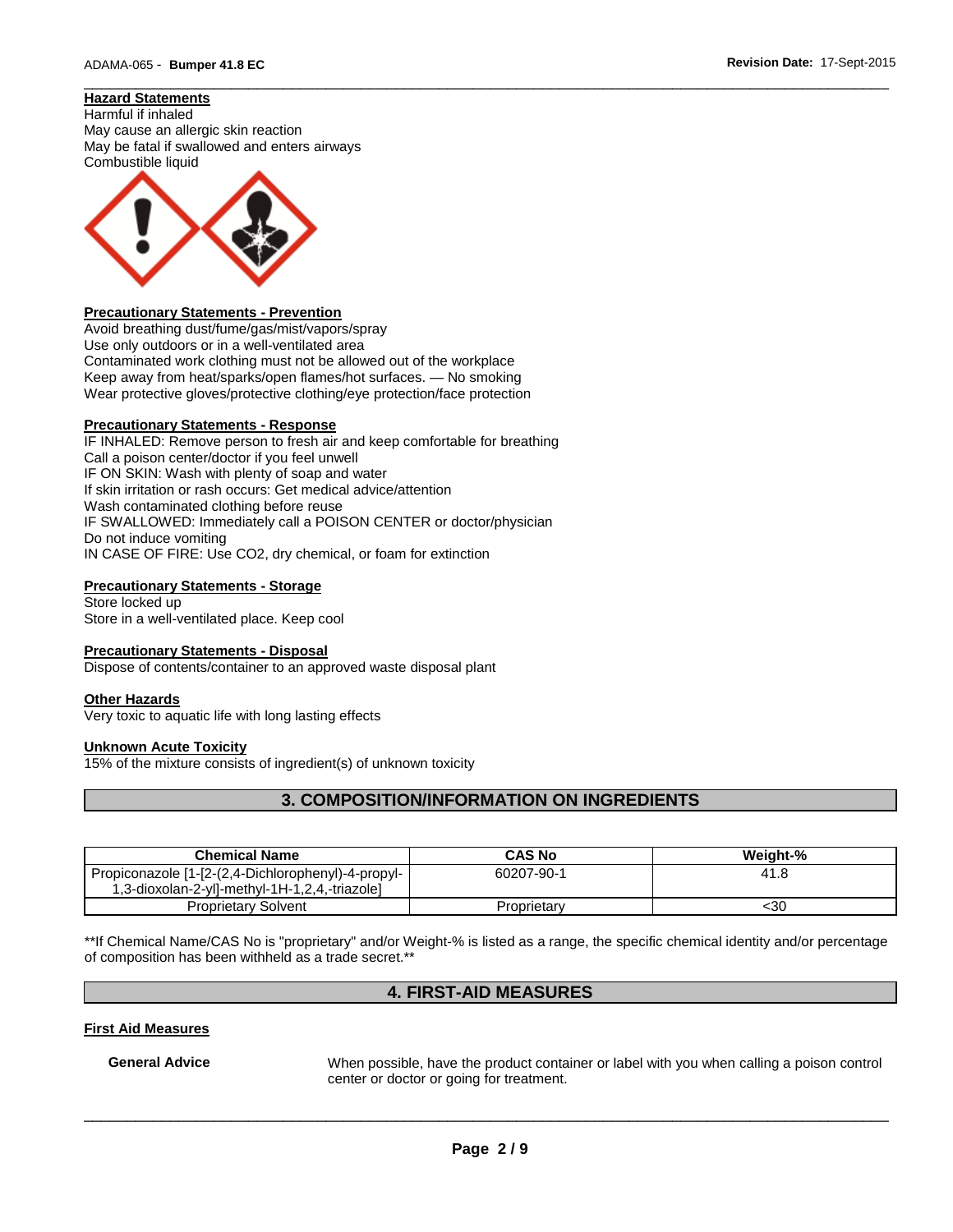| <b>Eve Contact</b>  | IF IN EYES: Rinse cautiously with water for several minutes. Remove contact lenses, if<br>present and easy to do. Continue rinsing. Call a poison control center or doctor for<br>treatment advice.                        |  |  |
|---------------------|----------------------------------------------------------------------------------------------------------------------------------------------------------------------------------------------------------------------------|--|--|
| <b>Skin Contact</b> | IF ON SKIN (or hair): Remove/Take off immediately all contaminated clothing. Rinse skin<br>with water/shower. Wash contaminated clothing before reuse. If skin irritation or rash<br>occurs: Get medical advice/attention. |  |  |
| <b>Inhalation</b>   | Give oxygen if breathing is difficult. If breathing has stopped, call 911, give artificial<br>respiration. Call a poison control center or doctor for further treatment advice.                                            |  |  |
| Ingestion           | Immediately call a poison center or doctor/physician. Do not induce vomiting, unless<br>directed by medical personnel. Never give anything by mouth to an unconscious person.                                              |  |  |

## **Most important symptoms and effects**

| Symptoms | May cause an allergic skin reaction. May be harmful if swallowed. May be harmful in |
|----------|-------------------------------------------------------------------------------------|
|          | contact with skin. May be harmful or fatal if swallowed and enters airways.         |

#### **Indication of any immediate medical attention and special treatment needed**

**Notes to Physician** Treat symptomatically. There is no specific antidote. If ingested, induce emesis or lavage stomach. Take care to avoid aspiration of stomach contents into lungs.

# **5. FIRE-FIGHTING MEASURES**

#### **Suitable Extinguishing Media**

Water spray (fog). Foam.

**Unsuitable Extinguishing Media** Not determined.

#### **Specific Hazards Arising from the Chemical**

Not determined.

**Hazardous Combustion Products** Nitrogen oxides (NOx). Hydrogen chloride. Carbon oxides.

#### **Protective equipment and precautions for firefighters**

As in any fire, wear self-contained breathing apparatus pressure-demand, MSHA/NIOSH (approved or equivalent) and full protective gear. Prevent runoff from fire control or dilution from entering streams, sewers, or drinking water supply. Evacuate area of unprotected personnel. Remain upwind of fire to avoid hazardous vapors and decomposition products.

## **6. ACCIDENTAL RELEASE MEASURES**

**Personal precautions, protective equipment and emergency procedures** 

| <b>Personal Precautions</b>      | Wear protective clothing as described in Section 8 of this safety data sheet. Isolate hazard<br>area. Keep unnecessary and unprotected personnel from entering.     |
|----------------------------------|---------------------------------------------------------------------------------------------------------------------------------------------------------------------|
| <b>Environmental Precautions</b> | Prevent from entering into soil, ditches, sewers, waterways and/or groundwater. See<br>Section 12, Ecological Information. See Section 13: DISPOSAL CONSIDERATIONS. |

### **Methods and material for containment and cleaning up**

**Methods for Containment** Prevent further leakage or spillage if safe to do so.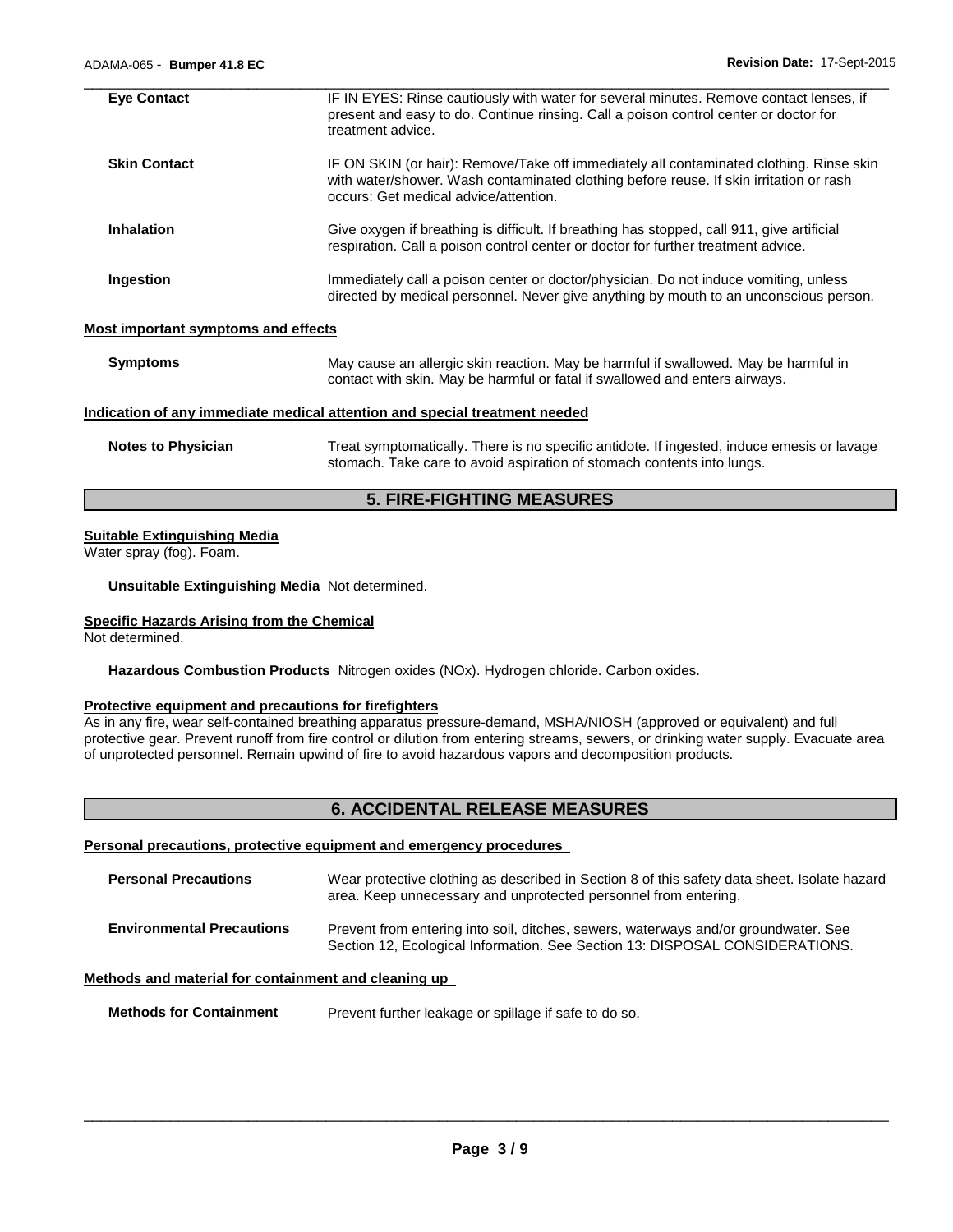\_\_\_\_\_\_\_\_\_\_\_\_\_\_\_\_\_\_\_\_\_\_\_\_\_\_\_\_\_\_\_\_\_\_\_\_\_\_\_\_\_\_\_\_\_\_\_\_\_\_\_\_\_\_\_\_\_\_\_\_\_\_\_\_\_\_\_\_\_\_\_\_\_\_\_\_\_\_\_\_\_\_\_\_\_\_\_\_\_\_\_\_\_ **Methods for Clean-Up Absorb with inert material, and then place in suitable container for chemical waste. Clean** the floor with detergent and water. Do not flush to sewer.

# **7. HANDLING AND STORAGE**

| <b>Precautions for safe handling</b>                         |                                                                                                                                                                                                                                                                                                                                                                                                                                                                                                                                                                                                                                       |  |  |
|--------------------------------------------------------------|---------------------------------------------------------------------------------------------------------------------------------------------------------------------------------------------------------------------------------------------------------------------------------------------------------------------------------------------------------------------------------------------------------------------------------------------------------------------------------------------------------------------------------------------------------------------------------------------------------------------------------------|--|--|
| <b>Advice on Safe Handling</b>                               | Handle in accordance with good industrial hygiene and safety practice. Use personal<br>protection recommended in Section 8. Avoid contact with skin, eyes or clothing. Wash face,<br>hands, and any exposed skin thoroughly after handling. Wash contaminated clothing before<br>reuse. Use in accordance with product label instructions. Do not eat, drink, smoke, or apply<br>cosmetics while handling this product. Do not breathe dust/fume/gas/mist/vapors/spray.<br>Contaminated work clothing must not be allowed out of the workplace. Avoid spilling. Keep<br>away from heat/sparks/open flames/hot surfaces. - No smoking. |  |  |
| Conditions for safe storage, including any incompatibilities |                                                                                                                                                                                                                                                                                                                                                                                                                                                                                                                                                                                                                                       |  |  |
| <b>Storage Conditions</b>                                    | Keep container tightly closed and store in a cool, dry and well-ventilated place. Keep out of<br>the reach of children. Keep/store only in original container. Store at ambient conditions. Do<br>not contaminate water, food, or feed by storage or disposal. Store locked up. Protect from<br>sunlight. Keep away from incompatible materials, open flames, and high temperatures.                                                                                                                                                                                                                                                  |  |  |
| <b>Incompatible Materials</b>                                | Strong acids and bases.                                                                                                                                                                                                                                                                                                                                                                                                                                                                                                                                                                                                               |  |  |
|                                                              | 8. EXPOSURE CONTROLS/PERSONAL PROTECTION                                                                                                                                                                                                                                                                                                                                                                                                                                                                                                                                                                                              |  |  |
| <b>Exposure Guidelines</b>                                   | The following information is given as general guidance                                                                                                                                                                                                                                                                                                                                                                                                                                                                                                                                                                                |  |  |
| <b>Appropriate engineering controls</b>                      |                                                                                                                                                                                                                                                                                                                                                                                                                                                                                                                                                                                                                                       |  |  |
| <b>Engineering Controls</b>                                  | Please refer to the product label. Use only with adequate ventilation. Use process<br>enclosures, local exhaust ventilation, or other engineering controls to keep worker exposure<br>to airborne contaminants below any recommended or statutory limits.                                                                                                                                                                                                                                                                                                                                                                             |  |  |
|                                                              | Individual protection measures, such as personal protective equipment                                                                                                                                                                                                                                                                                                                                                                                                                                                                                                                                                                 |  |  |
| <b>Eye/Face Protection</b>                                   | Wear safety glasses with side shields (or goggles). Goggles are recommended.                                                                                                                                                                                                                                                                                                                                                                                                                                                                                                                                                          |  |  |
| <b>Skin and Body Protection</b>                              | Wear appropriate clothing to prevent repeated or prolonged skin contact. Wear long-<br>sleeved shirt, long pants, and shoes plus socks. Use chemical resistant gloves, such as<br>P.V.C., butyl-rubber, nitrile-rubber, or neoprene.                                                                                                                                                                                                                                                                                                                                                                                                  |  |  |
| <b>Respiratory Protection</b>                                | NIOSH-approved respirator or mask in the absence of adequate ventilation.                                                                                                                                                                                                                                                                                                                                                                                                                                                                                                                                                             |  |  |
|                                                              | General Hygiene Considerations Handle in accordance with good industrial hygiene and safety practice. Wash face, hands<br>and any exposed skin thoroughly after handling. Take off all contaminated clothing and<br>wash it before reuse. Discard clothing and other absorbent materials that have been<br>drenched or heavily contaminated with this product's concentrate. Do not reuse them.<br>Follow manufacturer's instructions for cleaning and maintaining PPE. If no such instructions<br>for washables, use detergent and hot water. Keep and wash PPE separately from other<br>laundry.                                    |  |  |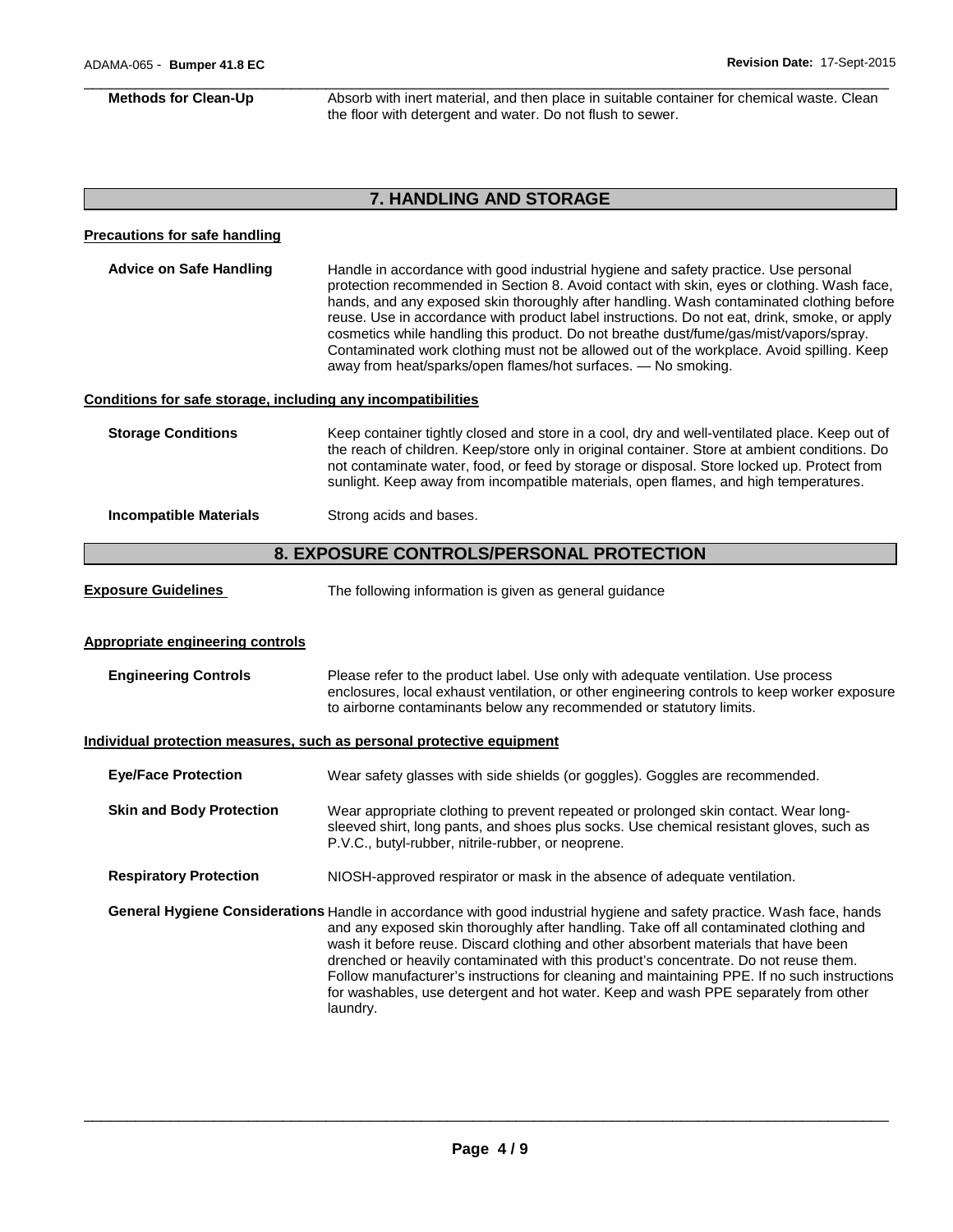## \_\_\_\_\_\_\_\_\_\_\_\_\_\_\_\_\_\_\_\_\_\_\_\_\_\_\_\_\_\_\_\_\_\_\_\_\_\_\_\_\_\_\_\_\_\_\_\_\_\_\_\_\_\_\_\_\_\_\_\_\_\_\_\_\_\_\_\_\_\_\_\_\_\_\_\_\_\_\_\_\_\_\_\_\_\_\_\_\_\_\_\_\_ **9. PHYSICAL AND CHEMICAL PROPERTIES**

### **Information on basic physical and chemical properties**

Liquid

| <b>Physical State</b> |  |
|-----------------------|--|
| Appearance            |  |
| Color                 |  |

**Property Construction Construction Values Construction Construction Remarks • Method pH** 6-8 (1% solution) **Melting Point/Freezing Point Not determined**<br> **Boiling Point/Boiling Range** Not determined **Boiling Point/Boiling Range Flash Point Evaporation Rate Conservention Rate Conservential Report**<br> **Flammability (Solid, Gas)** Liquid-not applicable **Flammability (Solid, Gas)** Liquid-not applicable value of the Unit of the Unit Open Chaples<br>
Unit at the Unit of Not determined **Upper Flammability Limits Mot determined Constrained Lower Flammability Limit Constrained Constrained Constrained Lower Flammability Limit Not determined**<br> **Vapor Pressure Not determined Vapor Pressure** Not determined **Vapor Density** Not determined **Specific Gravity 6 Mot determined Water Solubility and Solution Control Control Not determined Water Solution Water Solubility <b>Water Solubility**<br> **Not determined**<br> **Not determined Solubility in other solvents Not determined**<br> **Partition Coefficient Not determined Partition Coefficient Not determined**<br> **Auto-ignition Temperature** Not determined **Auto-ignition Temperature Mot determined Decomposition Temperature Mot determined Decomposition Temperature Not determined Kinematic Viscosity Not determined Kinematic Viscosity Dynamic Viscosity**<br> **Explosive Properties**<br> **About Accept Accept Accept Accept Accept Accept Accept Accept Accept Accept Accept Explosive Properties Oxidizing Properties** Not determined **Density** 1.075 g/mL

110 °C / 144 °F<br>Not determined

**Clear brownish liquid Codor Clear brownish liquid Clear brownish Clear brownish Clear brownish Clear brownish Clear brownish Clear brownish Clear brownish Clear brownish Clear brownish Clear brownish Clear brownish Clear** 

**Not determined** 

**10. STABILITY AND REACTIVITY** 

## **Reactivity**

Not reactive under normal conditions.

#### **Chemical Stability**

Stable under recommended storage conditions.

#### **Possibility of Hazardous Reactions**

None under normal processing.

**Hazardous Polymerization** Hazardous polymerization does not occur.

#### **Conditions to Avoid**

See Sec. 7 Handling & Storage.

#### **Incompatible Materials**

Strong acids and bases.

#### **Hazardous Decomposition Products**

Nitrogen oxides (NOx). Hydrogen chloride. Carbon oxides.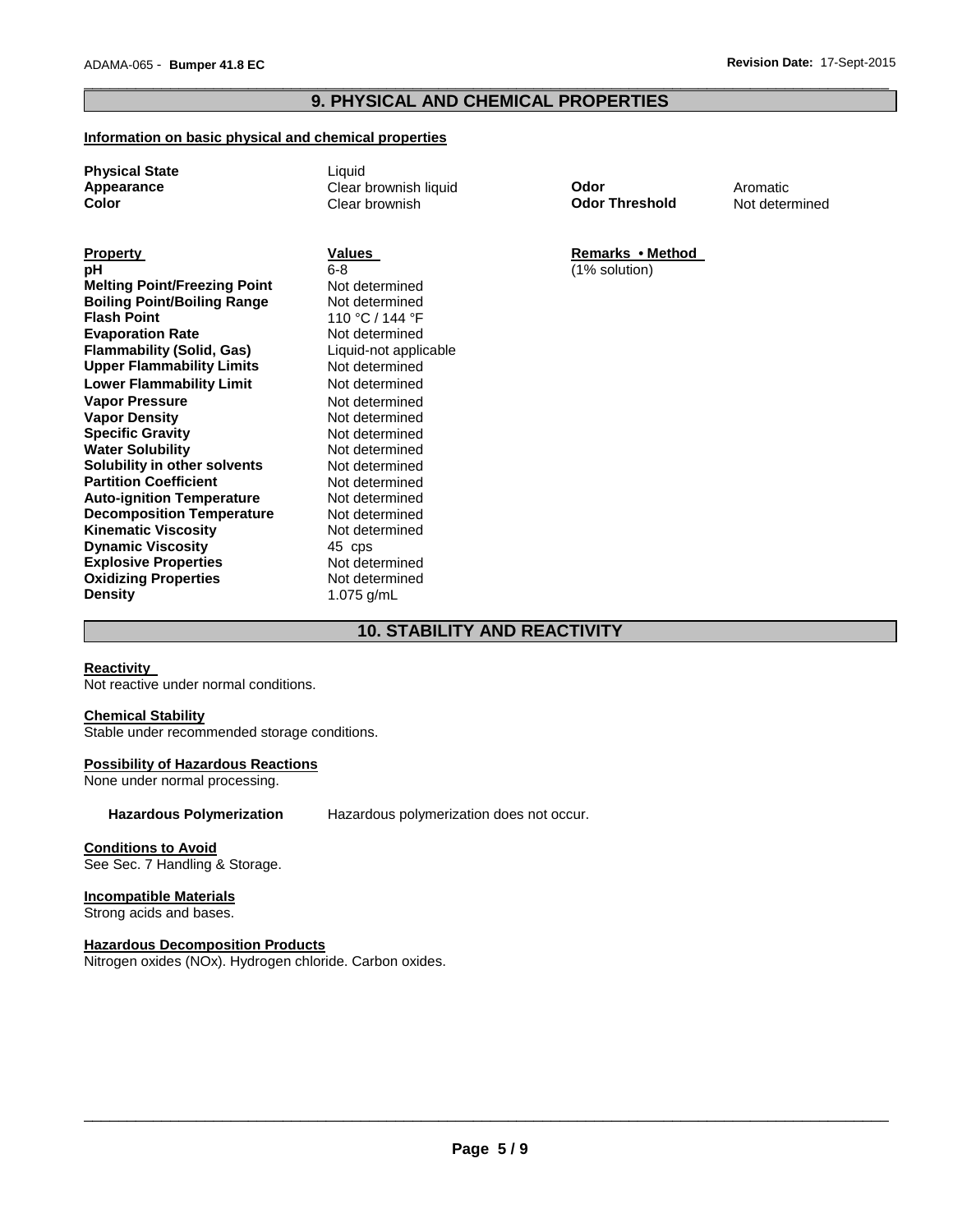## \_\_\_\_\_\_\_\_\_\_\_\_\_\_\_\_\_\_\_\_\_\_\_\_\_\_\_\_\_\_\_\_\_\_\_\_\_\_\_\_\_\_\_\_\_\_\_\_\_\_\_\_\_\_\_\_\_\_\_\_\_\_\_\_\_\_\_\_\_\_\_\_\_\_\_\_\_\_\_\_\_\_\_\_\_\_\_\_\_\_\_\_\_ **11. TOXICOLOGICAL INFORMATION**

#### **Information on likely routes of exposure**

| <b>Product Information</b> |                                      |
|----------------------------|--------------------------------------|
| <b>Eve Contact</b>         | Avoid contact with eyes.             |
| <b>Skin Contact</b>        | May be harmful in contact with skin. |
| <b>Inhalation</b>          | Harmful if inhaled.                  |
| Ingestion                  | May be harmful if swallowed.         |

#### **Component Information**

| <b>Chemical Name</b>                                                                                                        | Oral LD50               | Dermal LD50                | <b>Inhalation LC50</b>                 |
|-----------------------------------------------------------------------------------------------------------------------------|-------------------------|----------------------------|----------------------------------------|
| Propiconazole [1-[2-(2,4-<br>Dichlorophenyl)-4-propyl-1,3-<br>$dioxolan-2-yI]-methyl-1H-1,2,4,-$<br>triazole]<br>60207-90-1 | $= 1517$ mg/kg (Rat)    | $>$ 4 g/kg (Rat)           | = 1264 mg/m <sup>3</sup> (Rat) 4 h     |
| Proprietary solvent                                                                                                         | (Rat)<br>> 5000 mg/kg ( | Rabbit)<br>$> 2000$ mg/kg, | (Rat) 4 h<br>$>$ 590 mg/m <sup>3</sup> |

#### **Information on physical, chemical and toxicological effects**

**Symptoms** Please see section 4 of this SDS for symptoms.

#### **Delayed and immediate effects as well as chronic effects from short and long-term exposure**

| <b>Sensitization</b>       | May cause an allergic skin reaction.                                                                      |
|----------------------------|-----------------------------------------------------------------------------------------------------------|
| Carcinogenicity            | This product does not contain any carcinogens or potential carcinogens as listed by OSHA,<br>IARC or NTP. |
| A continuations to company |                                                                                                           |

**Aspiration hazard** May be fatal if swallowed and enters airways.

**Product Information (Numerical measures of toxicity) Acute Oral LD50 (Rat)**: 972 mg/kg (female), >2,000 mg/kg (male) **Acute Dermal LD50 (Rabbit)**: >5,000 mg/kg **Acute Inhalation LC50 (Rat)**: >2.04 mg/L (4-hr) **Eye Irritation**: Moderately irritating. **Dermal Irritation**: Severely irritating. **Dermal Sensitization**: Skin sensitizer

**Unknown Acute Toxicity** 15% of the mixture consists of ingredient(s) of unknown toxicity.

## **12. ECOLOGICAL INFORMATION**

#### **Ecotoxicity**

Very toxic to aquatic life with long lasting effects. This pesticide is toxic to fish. For terrestrial uses, do not apply directly to water, or to areas where surface water is present, or to intertidal areas below the mean high water mark. Do not contaminate water when disposing of equipment wash water or rinsate. Refer to product labeling for use restrictions to protect endangered species.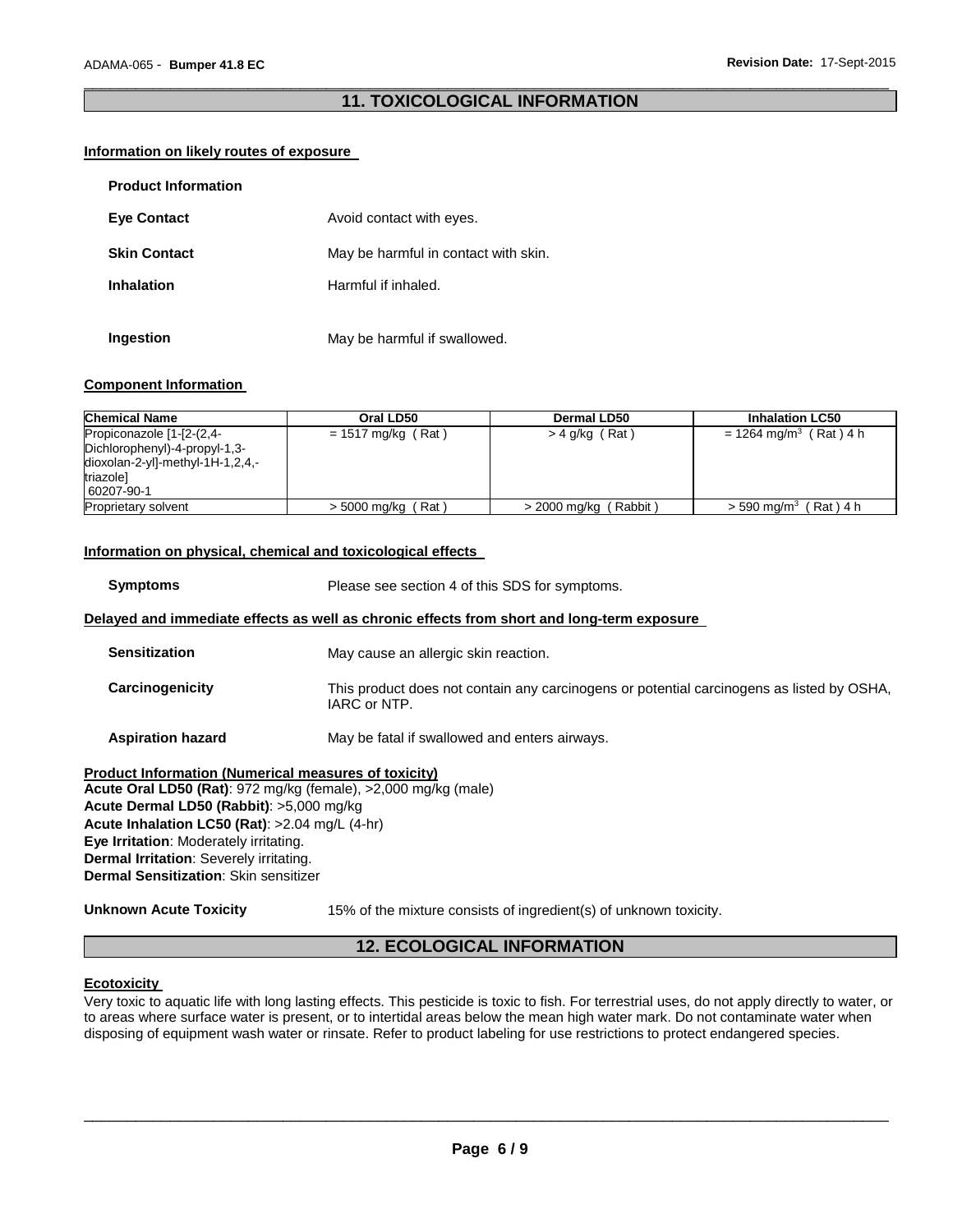| <b>Chemical Name</b> | Algae/aquatic plants  | <b>Fish</b>                | Toxicity to    | <b>Crustacea</b>         |
|----------------------|-----------------------|----------------------------|----------------|--------------------------|
|                      |                       |                            | microorganisms |                          |
| Proprietary solvent  | 2.5: 72 h Skeletonema | 19: 96 h Pimephales        |                | 0.95: 48 h Daphnia magna |
|                      | costatum mg/L EC50    | promelas mg/L LC50 static  |                | mg/L EC50                |
|                      |                       | 2.34: 96 h Oncorhynchus    |                |                          |
|                      |                       | mykiss mg/L LC50 1740: 96  |                |                          |
|                      |                       | h Lepomis macrochirus mg/L |                |                          |
|                      |                       | LC50 static 45: 96 h       |                |                          |
|                      |                       | Pimephales promelas mg/L   |                |                          |
|                      |                       | LC50 flow-through 41: 96 h |                |                          |
|                      |                       | Pimephales promelas mg/L   |                |                          |
|                      |                       | LC50                       |                |                          |

#### **Persistence/Degradability**

Not determined.

## **Bioaccumulation**

Not determined.

#### **Mobility**

| Chemical Name                               | ---<br>Coetticient |
|---------------------------------------------|--------------------|
| ' solvent<br>Ρn<br>יייוטט.<br>' '<br>aletar | ບ. ເ               |

## **Other Adverse Effects**

Not determined

# **13. DISPOSAL CONSIDERATIONS**

#### **Waste Treatment Methods**

| <b>Disposal of Wastes</b>     | Pesticide wastes are toxic. Improper disposal of excess pesticide, spray mixture, or rinsate<br>is a violation of Federal law. If these wastes cannot be disposed of by use according to<br>label instructions, contact your State Pesticide or Environmental Control Agency, or the<br>Hazardous Waste representative of the nearest EPA Regional Office for quidance. |
|-------------------------------|-------------------------------------------------------------------------------------------------------------------------------------------------------------------------------------------------------------------------------------------------------------------------------------------------------------------------------------------------------------------------|
| <b>Contaminated Packaging</b> | Disposal should be in accordance with applicable regional, national and local laws and<br>regulations.                                                                                                                                                                                                                                                                  |

## **14. TRANSPORT INFORMATION**

**DOT** Pack size less than 119 Gallons: Not Regulated Pack size over 119 Gallons: NA 1993, Combustible liquid, N.O.S. (Naphthalene), PG III Pack size over 563 Gallons: NA 1993, Combustible liquid, N.O.S. (Naphthalene), PG III, RQ **IATA** Not regulated **IMDG** Not regulated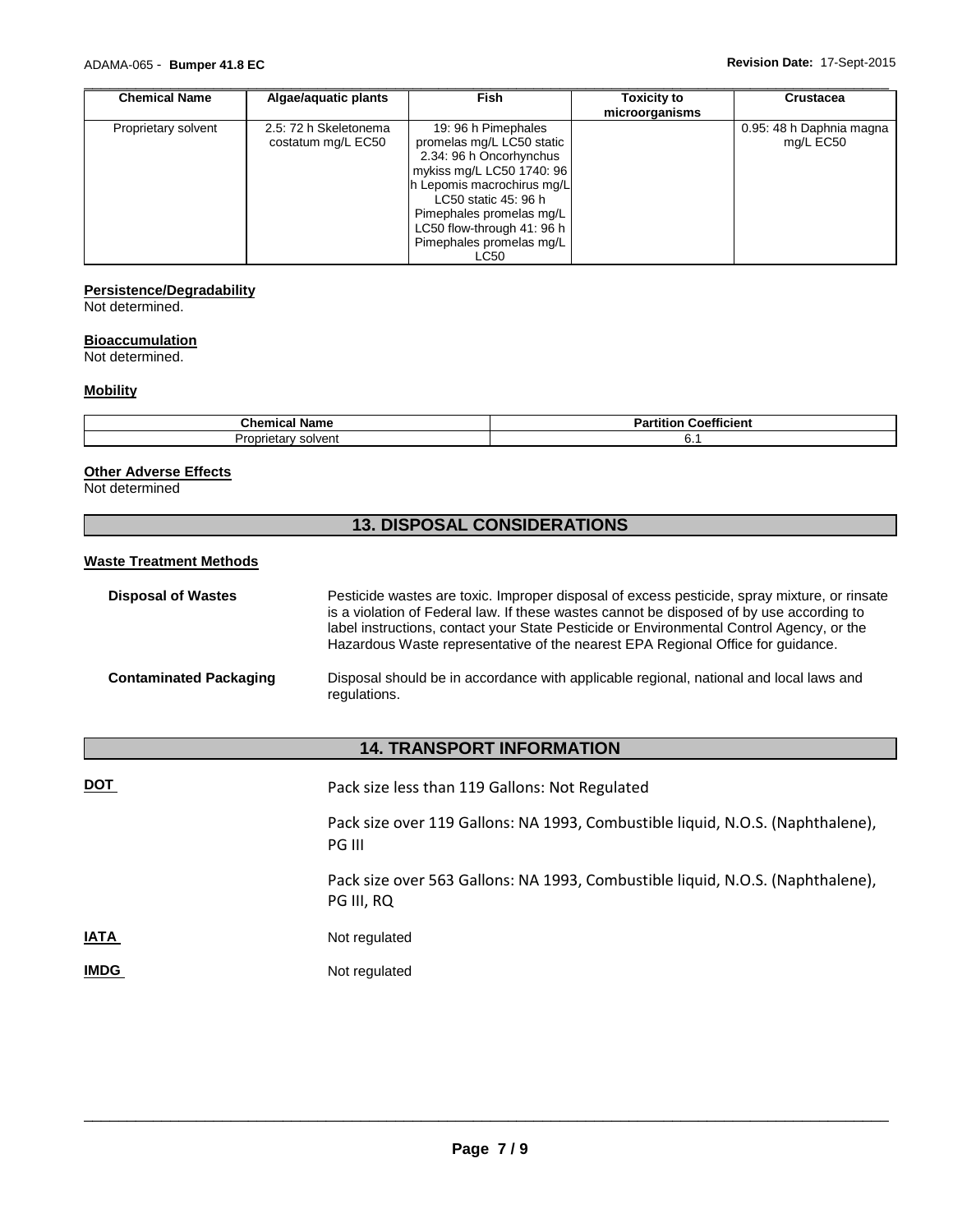## \_\_\_\_\_\_\_\_\_\_\_\_\_\_\_\_\_\_\_\_\_\_\_\_\_\_\_\_\_\_\_\_\_\_\_\_\_\_\_\_\_\_\_\_\_\_\_\_\_\_\_\_\_\_\_\_\_\_\_\_\_\_\_\_\_\_\_\_\_\_\_\_\_\_\_\_\_\_\_\_\_\_\_\_\_\_\_\_\_\_\_\_\_ **15. REGULATORY INFORMATION**

## **International Inventories**

| <b>Chemical Name</b>          | <b>TSCA</b> | <b>DSL</b> | <b>NDSL</b> | <b>EINECS</b> | <b>ELINCS</b> | <b>ENCS</b> | <b>IECSC</b> | <b>KECL</b> | <b>PICCS</b> | <b>AICS</b> |
|-------------------------------|-------------|------------|-------------|---------------|---------------|-------------|--------------|-------------|--------------|-------------|
| Propiconazole [1-[2-(2,4-     |             |            |             | Present       |               | Present     |              | Present     |              |             |
| Dichlorophenyl)-4-propyl-1,3- |             |            |             |               |               |             |              |             |              |             |
| dioxolan-2-yl]-methyl-1H-     |             |            |             |               |               |             |              |             |              |             |
| 1,2,4,-triazole]              |             |            |             |               |               |             |              |             |              |             |
| Proprietary solvent           | Present     |            |             | Present       |               | Present     |              | Present     |              |             |

#### **Legend:**

*TSCA - United States Toxic Substances Control Act Section 8(b) Inventory* 

*DSL/NDSL - Canadian Domestic Substances List/Non-Domestic Substances List* 

*EINECS/ELINCS - European Inventory of Existing Chemical Substances/European List of Notified Chemical Substances* 

*ENCS - Japan Existing and New Chemical Substances* 

*IECSC - China Inventory of Existing Chemical Substances* 

*KECL - Korean Existing and Evaluated Chemical Substances* 

*PICCS - Philippines Inventory of Chemicals and Chemical Substances* 

*AICS - Australian Inventory of Chemical Substances* 

#### **US Federal Regulations**

#### **SARA 311/312 Hazard Categories**

| <b>Acute Health Hazard</b>               | Yes |
|------------------------------------------|-----|
| <b>Chronic Health Hazard</b>             | Yes |
| <b>Fire Hazard</b>                       | No. |
| <b>Sudden Release of Pressure Hazard</b> | N٥  |
| <b>Reactive Hazard</b>                   | N٥  |

#### **SARA 313**

| ---------                                                                                                        |               |             |                                         |
|------------------------------------------------------------------------------------------------------------------|---------------|-------------|-----------------------------------------|
| <b>Chemical Name</b>                                                                                             | <b>CAS No</b> | Weight-%    | <b>SARA 313 - Threshold</b><br>Values % |
| Propiconazole [1-[2-(2,4-Dichlorophenyl)-4-propyl-1,3-<br>dioxolan-2-yl]-methyl-1H-1,2,4,-triazole] - 60207-90-1 | 60207-90-1    | 40.55-43.05 | ، υ                                     |

#### **US State Regulations**

## **California Proposition 65**

This product does not contain any Proposition 65 chemicals.

#### **U.S. State Right-to-Know Regulations**

| <b>Chemical Name</b>             | New Jersey | <b>Massachusetts</b> | Pennsylvania |
|----------------------------------|------------|----------------------|--------------|
| Propiconazole [1-[2-(2,4-        |            |                      |              |
| Dichlorophenyl)-4-propyl-1,3-    |            |                      |              |
| dioxolan-2-yl]-methyl-1H-1,2,4,- |            |                      |              |
| triazole]                        |            |                      |              |
| 60207-90-1                       |            |                      |              |

#### **EPA Pesticide Registration Number** 66222-42

#### **EPA Statement**

This chemical is a pesticide product registered by the Environmental Protection Agency and is subject to certain labeling requirements under federal pesticide law. These requirements differ from the classification criteria and hazard information required for safety data sheets, and for workplace labels of non-pesticide chemicals. Following is the hazard information as required on the pesticide label: